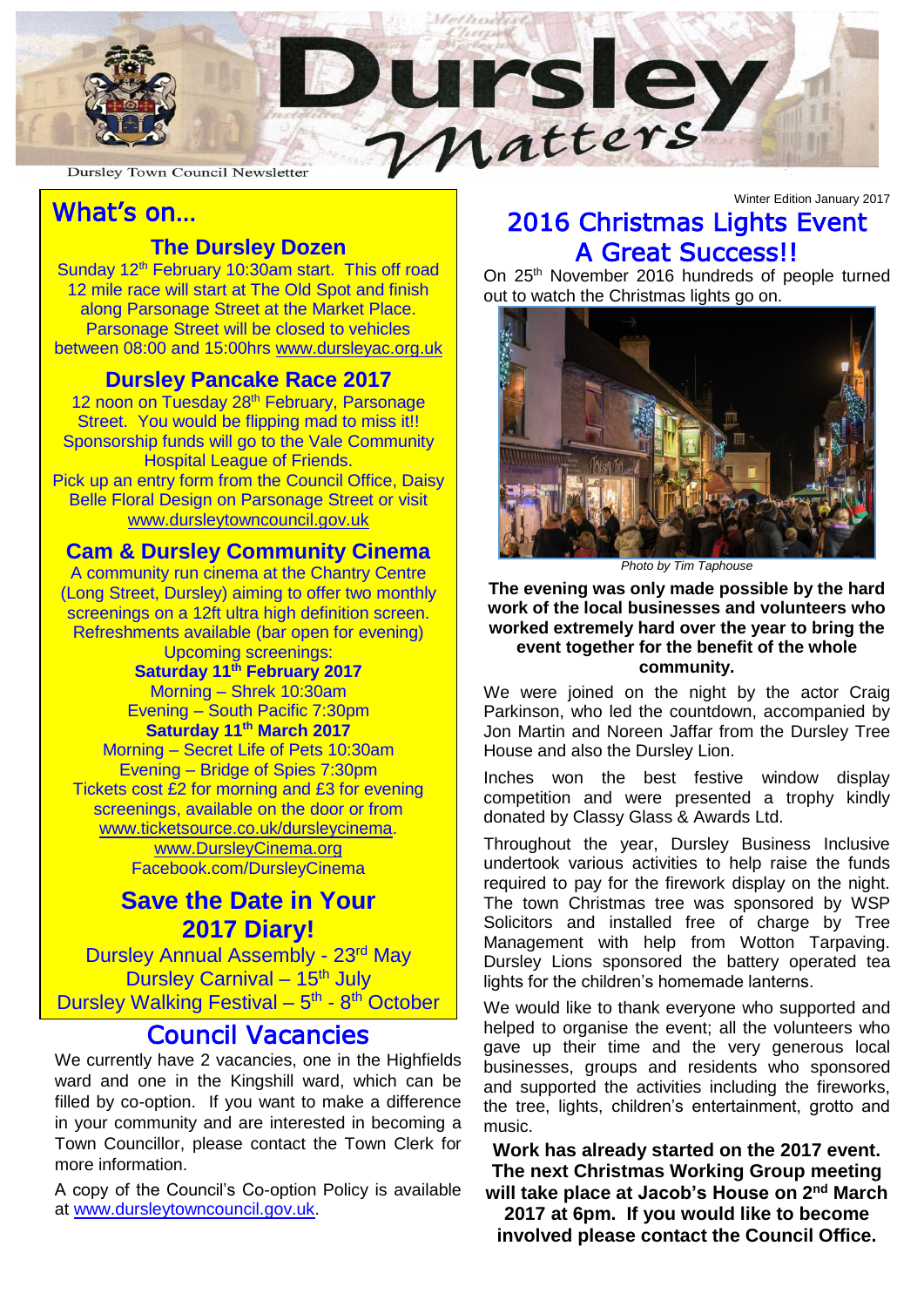## Councillor Brian Marsh

Sadly Councillor Brian Marsh passed away on 15<sup>th</sup> November 2016 at the Vale Community Hospital

following a brave battle against illness.

Brian was the longest serving present councillor and had been a Town Councillor for almost 25 years, joining the Council in February 1992. He will be greatly missed by the Council staff and his fellow Councillors.



## War Memorial Gates

We refurbished the War Memorial Gate plaques, located on Long Street, ready for Remembrance Day in November 2016. This work was professionally undertaken and included gilding the raised lettering.



# Highfields Play Area

Work to resurface the BMX track at Highfields Play Area is due to start on  $6<sup>th</sup>$  February 2017 with an expected completion date of 15<sup>th</sup> February 2017. Since we took over responsibility for the area in summer 2016, a programme of work has been identified to bring the area up to an acceptable standard.

### Meet Councillor Mel Laybourne

"I moved to Dursley as a child in 1988. I settled back



in the town after university with my partner Alex. We have 2 children who attend a local school and are members of the Dursley Rugby Football Club. I work as a Health and Safety Advisor for a local water treatment company. I've been a Town Councillor for 8 years and I've enjoyed my time on

the Council. Each meeting brings up issues which are wide-ranging; some are more challenging than others. I'm currently serving as Chair of the Planning Committee and the Staffing Committee. Planning is very interesting. It can really show the passion of the community for the area".

# Community Defibrillator

We have completed the installation of a defibrillator at the old telephone kiosk in Castle Street, Dursley.

The defibrillator has been registered with the **Gloucestershire** Ambulance Service NHS Trust and can now be used for emergency situations. The defibrillator will be available to the public 24 hours a day, seven days a week.



To access the defibrillator, you must dial 999 to obtain a code. Instructions are provided by the defibrillator during usage, but we will be arranging a briefing session for any members of the local community who would like to learn more about using a defibrillator and what to do during a cardiac arrest.

Cllr Grecian commented *"the UK Resuscitation Council state if you are more than 5 minutes away from medical help then local initiatives such as community defibrillators are essential to aid recovery from a cardiac arrest. The disused telephone kiosk is excellently located within the town centre, minutes from the War Memorial Recreation Ground and the majority of the shops and businesses within the town".*

**To find out more about the Community Defibrillator please contact the Town Clerk on 01453 547758 or email [clerk@dursleytowncouncil.gov.uk](mailto:clerk@dursleytowncouncil.gov.uk)**

# Princess Anne Visits 'the Pulse'



HER Royal Highness Princess Anne officially opened Dursley's new state-of-the-art gym and swimming pool complex 'the Pulse' on Friday 20th January 2017.

The Princess Royal toured 'the Pulse' and met gym members and staff. The Town Mayor, Cllr Neil Grecian, attended the event and was present for the unveiling of a plaque.

For further information about what is available at the Pulse please visit [www.pulsedursley.co.uk](http://www.pulsedursley.co.uk/) or call 01453 546441.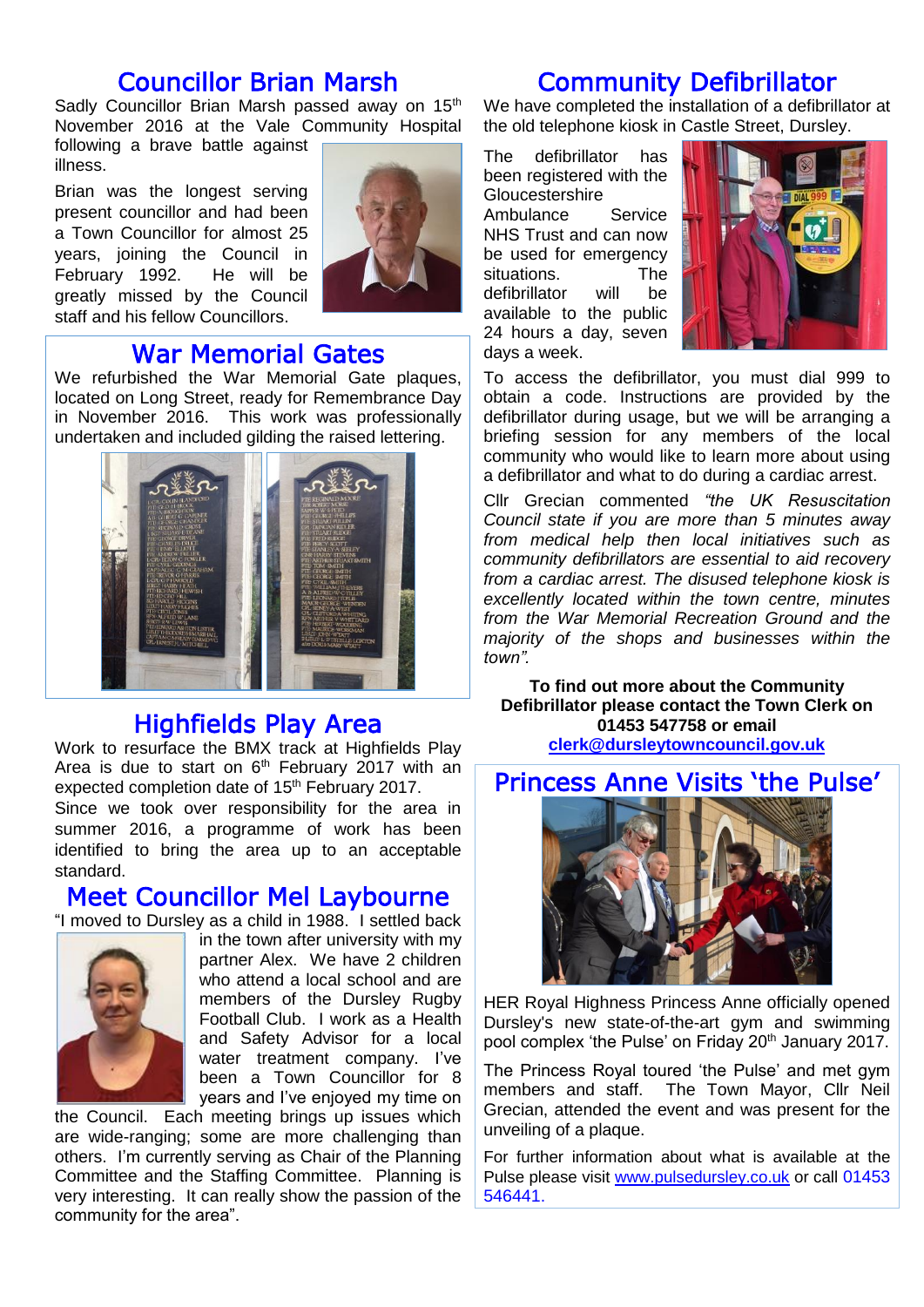# Update on the Kingshill Rd/ Dursley Rd/Tilsdown Junction

On 27<sup>th</sup> September 2016 70 members of the public attended a meeting organised by us to discuss the proposed traffic signals at the Kingshill Road/Dursley Road (Sandpits) junction, associated with planning application S.15/2804/OUT. There was strong opposition from the community against the introduction of traffic lights. **Thank you to all who attended on the night.**

On 29<sup>th</sup> November 2016 we attended Stroud District Council's Development Control Committee and spoke out against the traffic lights. We would like to report that following this the Committee agreed to make an amendment to condition 12 of the planning permission for S.15/2804/OUT to allow for the possibility of a roundabout (which would not be at a cost exceeding the cost of a traffic light junction).

We are keen to work with those involved in the development to clarify and establish the next steps in the process of considering an alternative mitigation scheme for the junction.

# Have Your Say on Future Development in Your Town!



A first draft version of Dursley's Neighbourhood Development Plan is now available on our website at [www.dursleytowncouncil.gov.uk/neighbourhood-plan.](http://www.dursleytowncouncil.gov.uk/neighbourhood-plan)

The plan will be used to shape and influence development within the town. Later in the year it will be subjected to an examination and you will be asked to vote in a referendum on whether you think the District Council should use the plan to help decide future planning applications.

The working draft version of the plan has been developed by the Future Dursley Steering Group, using local evidence and public consultation results. It contains an emerging vision and objectives, as well as a draft development strategy, policies and projects.

#### **We are keen to hear your views on the content of the plan.**

Please use the link above to view the plan or contact the Council office if you would like a paper copy. You can send us your views and comments by emailing [ndp@dursleytowncouncil.gov.uk](mailto:ndp@dursleytowncouncil.gov.uk) or writing to Future Dursley Steering Group c/o Dursley Town

Council, Jacob's House, Castle Street, Dursley, GL11 4BS

# Budget Set for 2017-2018

We have set the budget for the coming financial year, continuing to invest in a range of projects to benefit Dursley.

The Mayor, Cllr Neil Grecian said *"in setting this year's budget we have aimed to keep council tax as low as possible for Dursley residents but continue to invest in the town's facilities. The town council's share of the overall council tax remains very low and by agreeing a modest rise of council tax equalling 14p per week for each household we aim to continue to provide high quality but value for money local services"*

A number of exciting projects are planned for this year including: improvements to existing facilities and some new play equipment at Highfields Play Area, enhancements to Castle Street aimed at improving the appearance of this busy section of the town centre and the creation of a new Garden of Rest area within the Kingshill Cemetery.

We will continue funding established projects including the provision of various youth services at the Vibe youth centre and improvements to the Dursley In Bloom display in the town centre. We will continue to support a greater number of local community groups and events through an increased grant budget. Our new Community Project Working Group is tasked with investigating a range of projects within the town which will benefit the local community throughout 2017.

We are nearing the end of the project to produce a Neighbourhood Development Plan, which focuses on shaping new development within the town. The final draft is scheduled to be put to the public vote in a referendum in the autumn.

Our share of the overall Council Tax bill remains very small and this year's total budget is £490,750 of which £331,250 will be met from Council Tax. This is an increase of £7.18 per household per annum or 14p a week. A summary of the Council's overall budget is show below:

#### **EXPENDITURE**

| Green spaces maintenance                                        | £109,375 |
|-----------------------------------------------------------------|----------|
| Other green spaces projects                                     | £82,000  |
| Town improvements and amenities                                 | £22,500  |
| Youth services                                                  | £47,000  |
| Community grants                                                | £35,000  |
| Council administration (e.g. staffing, insurance and overheads) |          |
|                                                                 | £146,375 |
| Other services                                                  | £48,500  |
| <b>TOTAL</b>                                                    | £490,750 |
| <b>INCOME</b>                                                   |          |
| Use of reserves                                                 | £123,000 |

| <b>TOTAL</b>    | £490,750 |
|-----------------|----------|
| Council tax     | £331,250 |
| Other income    | £36,500  |
| Use of reserves | £123,000 |